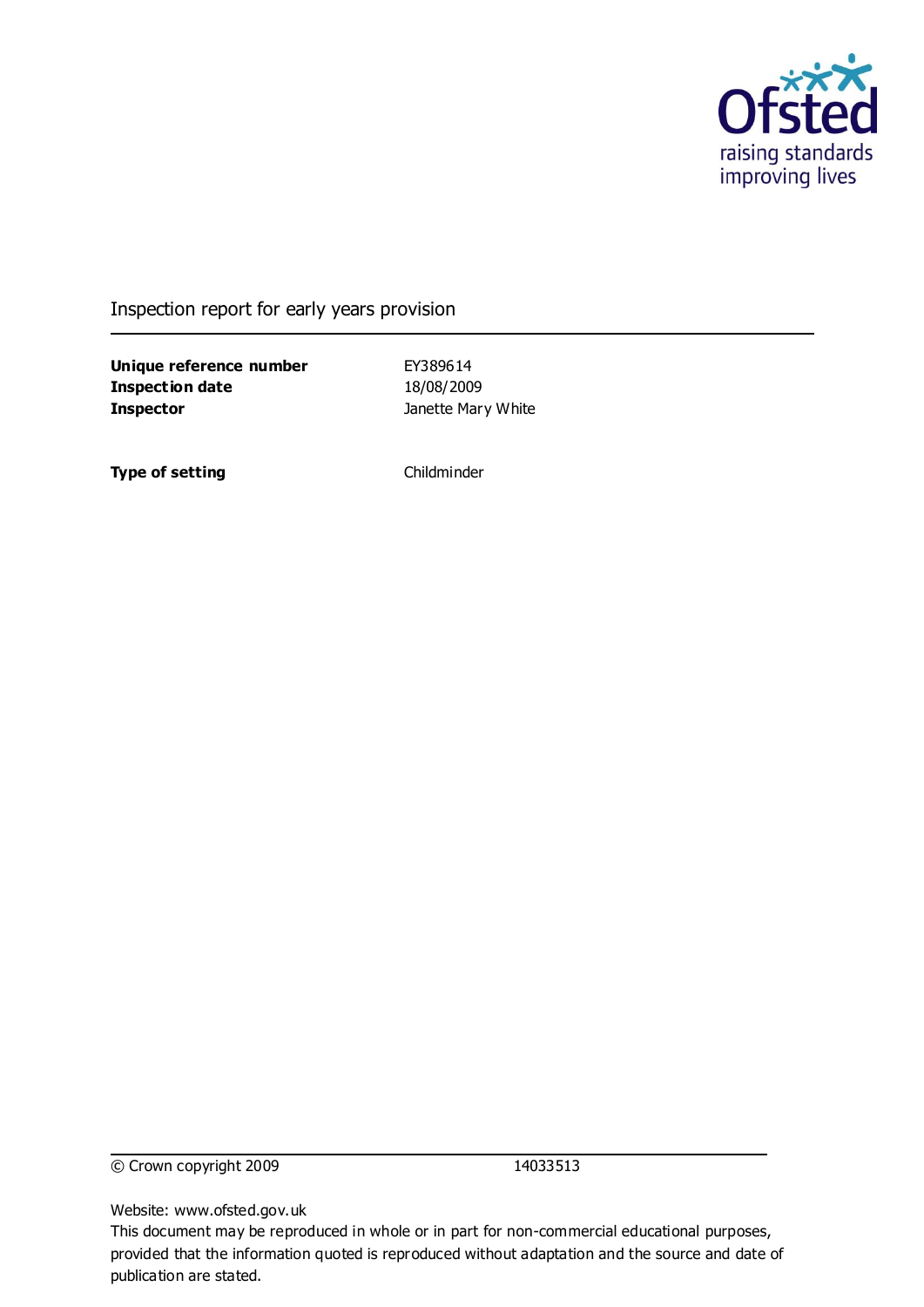# **Introduction**

This inspection was carried out by Ofsted under Sections 49 and 50 of the Childcare Act 2006 on the quality and standards of the registered early years provision. 'Early years provision' refers to provision regulated by Ofsted for children from birth to 31 August following their fifth birthday (the early years age group). The registered person must ensure that this provision complies with the statutory framework for children's learning, development and welfare, known as the *Early* Years Foundation Stage.

The provider must provide a copy of this report to all parents with children at the setting where reasonably practicable. The provider must provide a copy of the report to any other person who asks for one, but may charge a fee for this service (The Childcare (Inspection) Regulations 2008 regulations 9 and 10).

The setting also makes provision for children older than the early years age group which is registered on the voluntary and/or compulsory part(s) of the Childcare Register. This report does not include an evaluation of that provision, but a comment about compliance with the requirements of the Childcare Register is included in Annex B.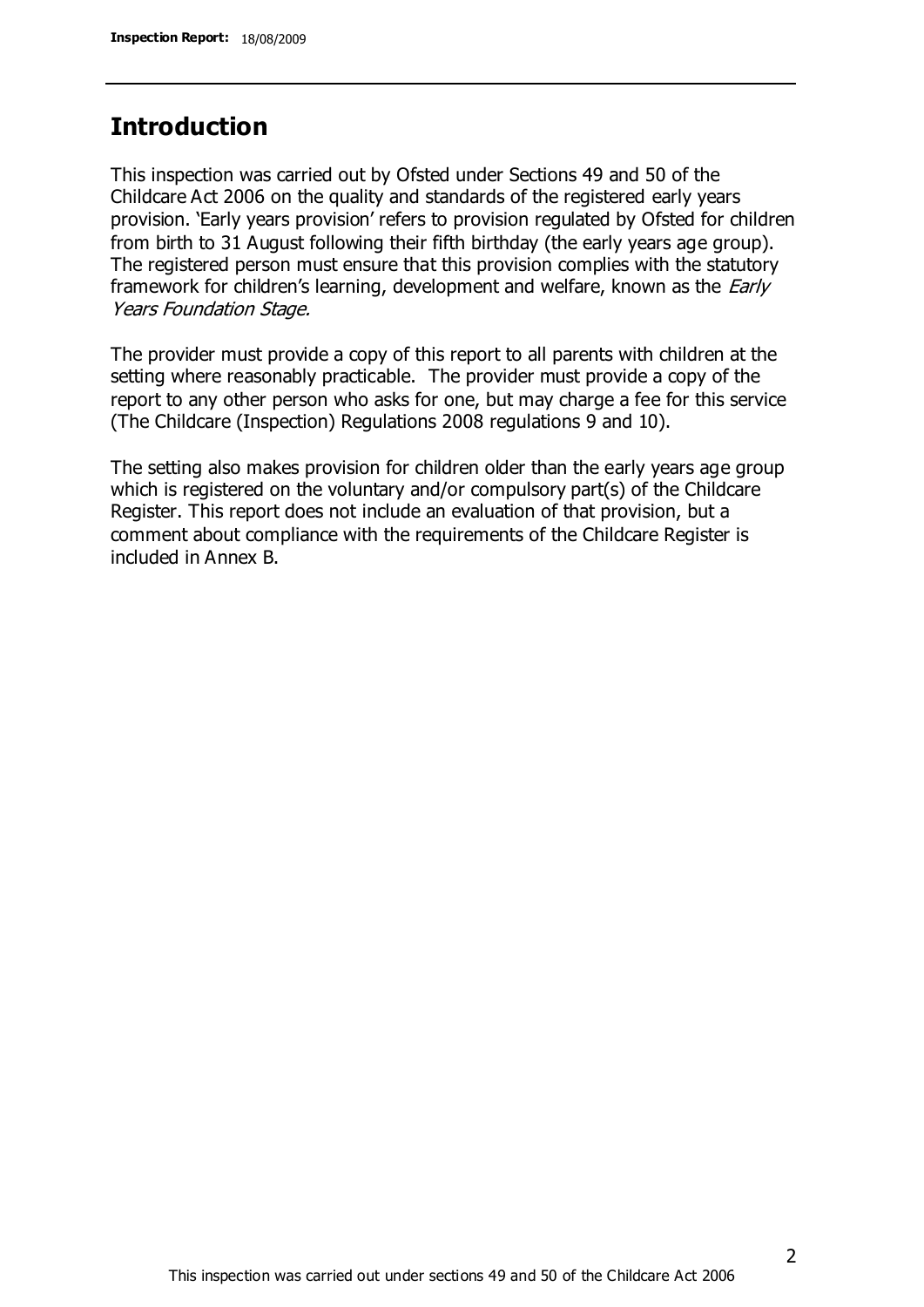# **Description of the childminding**

The childminder was registered in 2009. She lives with her husband and one preschool child in Rainham, Gillingham, Kent. All areas of the property are used for childminding and there is a fully enclosed garden for outside play. The premises are not suitable for wheelchair users as there stairs to the first floor and steps in the garden. The childminder walks and drives to local schools to take and collect children. The childminder attends the local parent and toddler group.

The childminder is registered to care for a maximum of five children under eight years at any one time, of whom no more than two may be in the early years age range. She is currently caring for three children on a part time basis in this age group. She also offers care to children aged over five years to 11 years. The childminder is registered on the Early Years Register and on both the voluntary and compulsory parts of the Childcare Register.

# **Overall effectiveness of the early years provision**

Overall the quality of the provision is satisfactory. The childminder is continuing to establish her systems with regard to the Early Years Foundation Stage. She has a secure understanding of how young children learn and supports each child's development by providing an acceptable range of resources and activities. This includes some positive images of the wider world. Parents are kept informed through the use of diaries and their contribution is valued. The childminder continues to develop links with outside agencies through the parents. There are no records regarding risk assessments for each type of outing and not all written permissions are in place. The childminder has a sound knowledge of potential future improvements and areas of her strengths. Children are settled and the childminder provides a homely atmosphere allowing them to broaden their play in a secure environment.

# **What steps need to be taken to improve provision further?**

To further improve the early years provision the registered person should:

- develop a system for recording information gathered from parents regarding children's starting points
- develop children's understanding of safety issues. For example, by regularly carrying out evacuation drills and record details in a fire log book

To fully meet the specific requirements of the EYFS, the registered person must:

| • carry out a risk assessment for each type of outing  |            |
|--------------------------------------------------------|------------|
| and review it before embarking on each specific outing |            |
| (Suitable premises, environment and equipment)         | 01/09/2009 |
| • ensure all parents provide written permission for    |            |
|                                                        |            |

seeking emergency medical advice or treatment 01/09/2009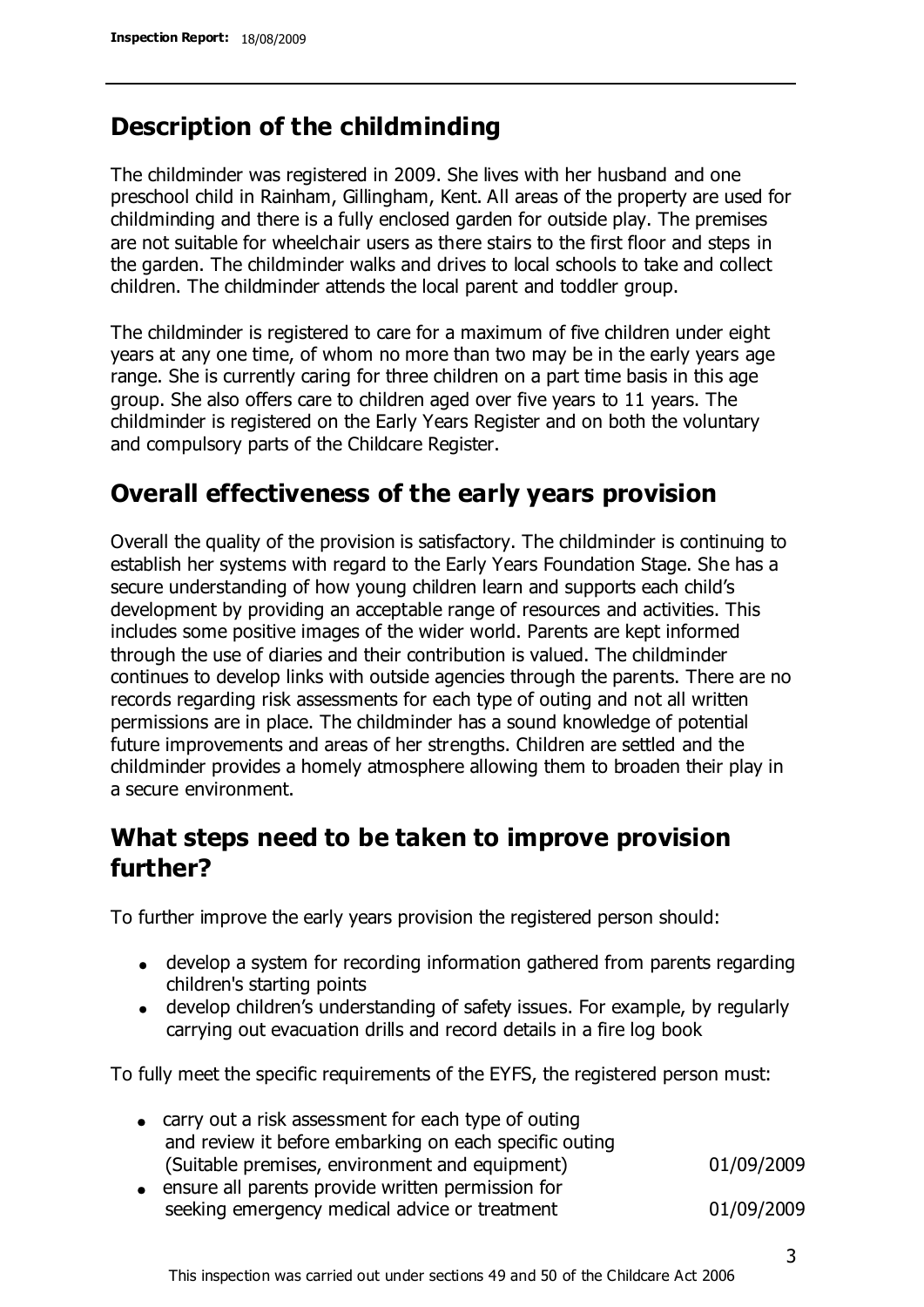(Safeguarding and promoting children's welfare)

# **The leadership and management of the early years provision**

The childminder keeps herself up to date and has a secure knowledge of safeguarding children in particular signs and symptoms of abuse. She has a sound understanding of the child protection policy and this makes sure children are protected. The childminder conducts risk assessments within her home and garden. In particular these include the large physical play equipment which has been re-assessed when new resources are provided. However, she has not implemented, reviewed or recorded risk assessments for each specific outing to consider the children's safety. Some of the required written permissions are in place, such as taking children on outings. However, some parents have not been requested to complete written permission to seek emergency medical advice or treatment. Therefore this necessary permission, for some children, is not in place. The childminder has a sound knowledge of her procedures, such as behaviour management and the children's departure policy. Children who are sick do not attend, reducing the risk of cross-infection. As a result, some aspects of children's welfare and care are satisfactory although a few areas are good.

The childminder demonstrates a sound understanding of behaviour management giving appropriate examples of how she deals with a variety of different situations. For example, she clearly explains the dangers of climbing on tables. The childminder holds an up-to-date first aid certificate this ensures appropriate first aid care is given to the children. Accident details are recorded and parents sign to acknowledge the injury and receive a copy of this record. The first aid box is easily accessible and the childminder makes sure basic supplies are taken when on outings. For example, an outings rucksack is always packed ready for use. She makes sure that a mobile phone and essential records on each child are readily available. Children's records have details of their appropriate care needs, such as religion and their home language, although their individual abilities are not discussed with parents. Through discussion the childminder describes her knowledge of working together with other agencies. She has completed the selfevaluation form on line and is aware of her future continuous improvement, such as conducting regular evacuation drills and extending the balance of adult led and child-initiated activities.

# **The quality and standards of the early years provision**

The childminder describes how she provides a sufficient range of opportunities for children to be active. For example, using the play equipment in the garden or visiting local parks. She is encouraging children's appreciation for quieter activities, such as role play or board games. The childminder is continuing to develop her systems to record observations and linking these to the early learning goals. She is beginning to note each child's learning intentions and connect these to their individual interests. The childminder has not discussed or noted the child's individual starting points to begin her preliminary assessment, although their usual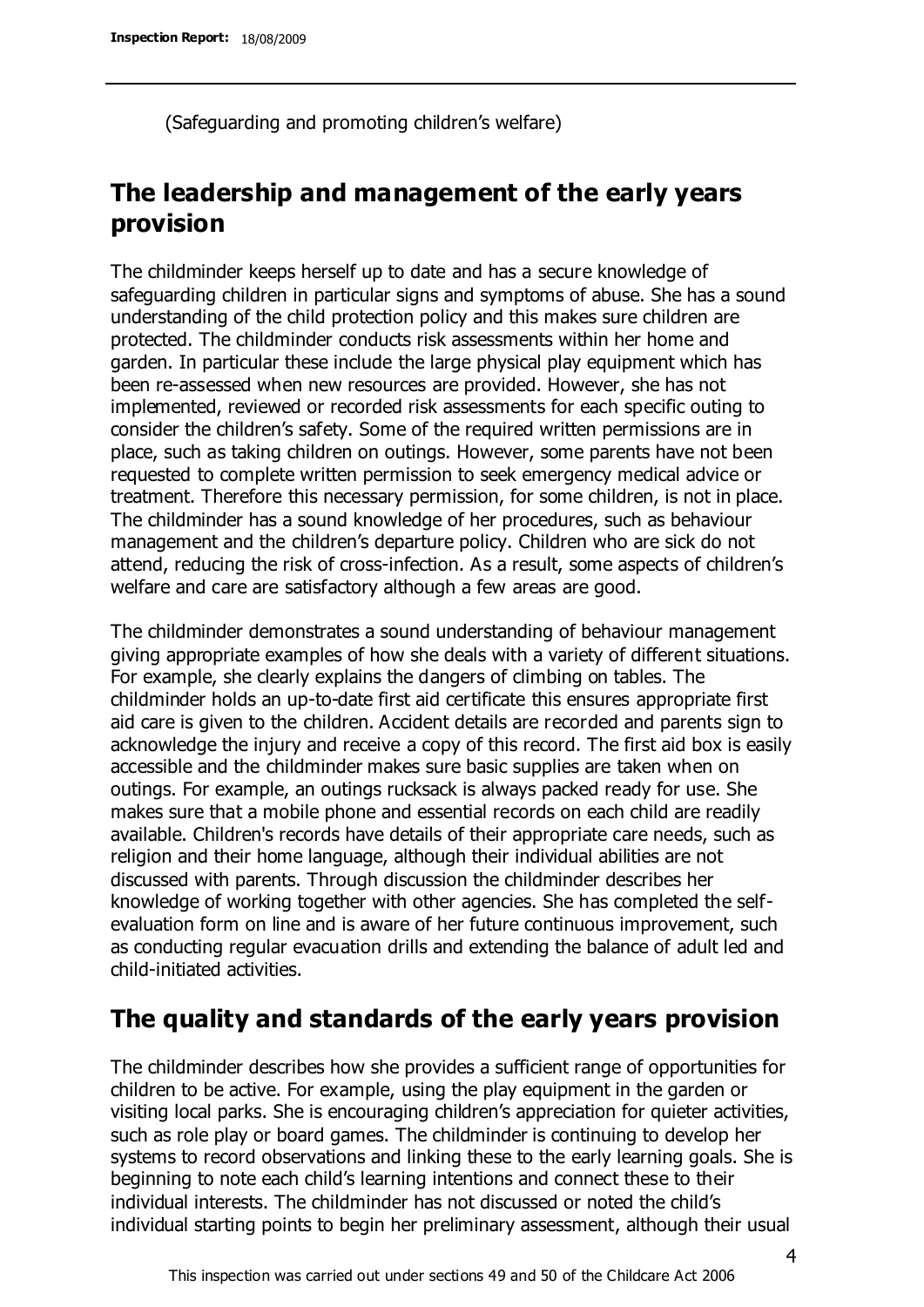routine and favourite toys are part of her initial discussion with parents. Children explain the importance of road safety. For example, they describes how they always hold hands when crossing roads. The childminder describes the process to evacuate the premises in an emergency in particular talking to the children about getting out safely. Nevertheless, the emergency escape plan is not regularly carried out with the children. This limits practical opportunities to develop their understanding of what to do in an emergency.

Children are provided with healthy choices and drinks are readily available. They describe how healthy foods 'make them big and strong'. Children follow good hygiene practices and individual towels are used reducing the risk of crossinfection. Children are supported when making choices as they choose between skittles, golf, using the trampoline or playing in the sand pit. However, the storage boxes are not labelled in order to support younger children's independence and self-help skills. Children understand the house rules and are beginning to learn to take turns and share resources. This is reinforced by the childminder as she gently reminds them to negotiate whose turn is next and being kind to each other. Children play with a sufficient assortment of resources including a very basic range of positive images of the world around us. The childminder supports them as they achieve to their own satisfaction. For example, they count the number of skittles they knock down. She adapts activities to each child's need particular need as they develop and learn at their own pace. Parents are kept informed of the activities through verbal discussion and the child's daily diary. This is shared with the parents and they comment on the activities the children take part in.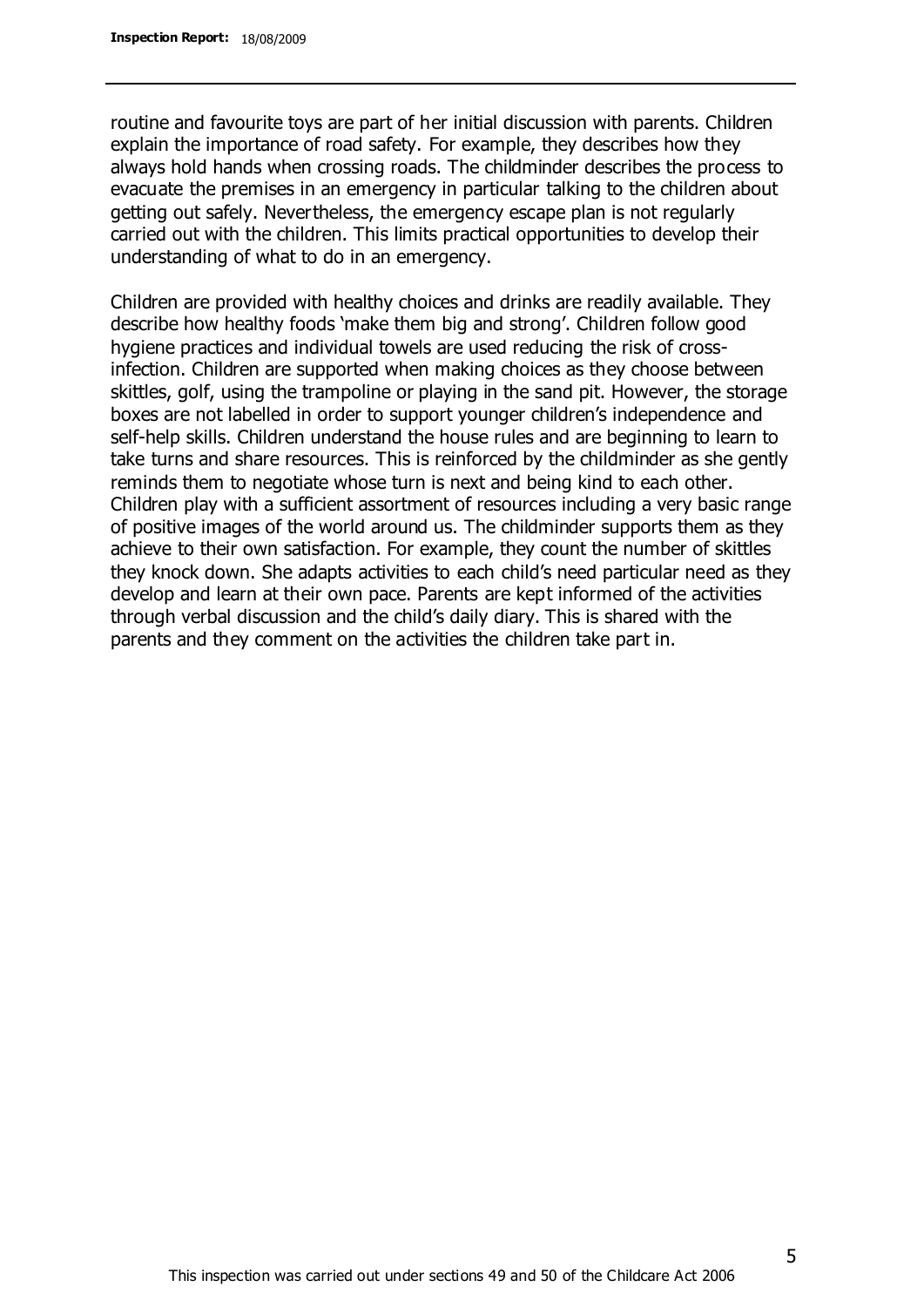# **Annex A: record of inspection judgements**

#### **The key inspection judgements and what they mean**

Grade 1 is Outstanding: this aspect of the provision is of exceptionally high quality Grade 2 is Good: this aspect of the provision is strong Grade 3 is Satisfactory: this aspect of the provision is sound Grade 4 is Inadequate: this aspect of the provision is not good enough

#### **Overall effectiveness**

| How effective is the provision in meeting the needs<br>of children in the Early Years Foundation Stage? |  |
|---------------------------------------------------------------------------------------------------------|--|
| How well does the provision promote inclusive practice?                                                 |  |
| The capacity of the provision to maintain continuous                                                    |  |
| improvement.                                                                                            |  |

### **Leadership and management**

| How effectively is provision in the Early Years               |  |
|---------------------------------------------------------------|--|
| <b>Foundation Stage led and managed?</b>                      |  |
| How effective is the setting's self-evaluation, including the |  |
| steps taken to promote improvement?                           |  |
| How well does the setting work in partnership with parents    |  |
| and others?                                                   |  |
| How well are children safeguarded?                            |  |

### **Quality and standards**

| How effectively are children in the Early Years<br><b>Foundation Stage helped to learn and develop?</b> |   |
|---------------------------------------------------------------------------------------------------------|---|
| How effectively is the welfare of children in the Early                                                 | 3 |
| <b>Years Foundation Stage promoted?</b>                                                                 |   |
| How well are children helped to stay safe?                                                              |   |
| How well are children helped to be healthy?                                                             |   |
| How well are children helped to enjoy and achieve?                                                      | 3 |
| How well are children helped to make a positive                                                         | 3 |
| contribution?                                                                                           |   |
| How well are children helped develop skills that will                                                   |   |
| contribute to their future economic well-being?                                                         |   |

Any complaints about the inspection or report should be made following the procedures set out in the guidance available from Ofsted's website: www.ofsted.gov.uk